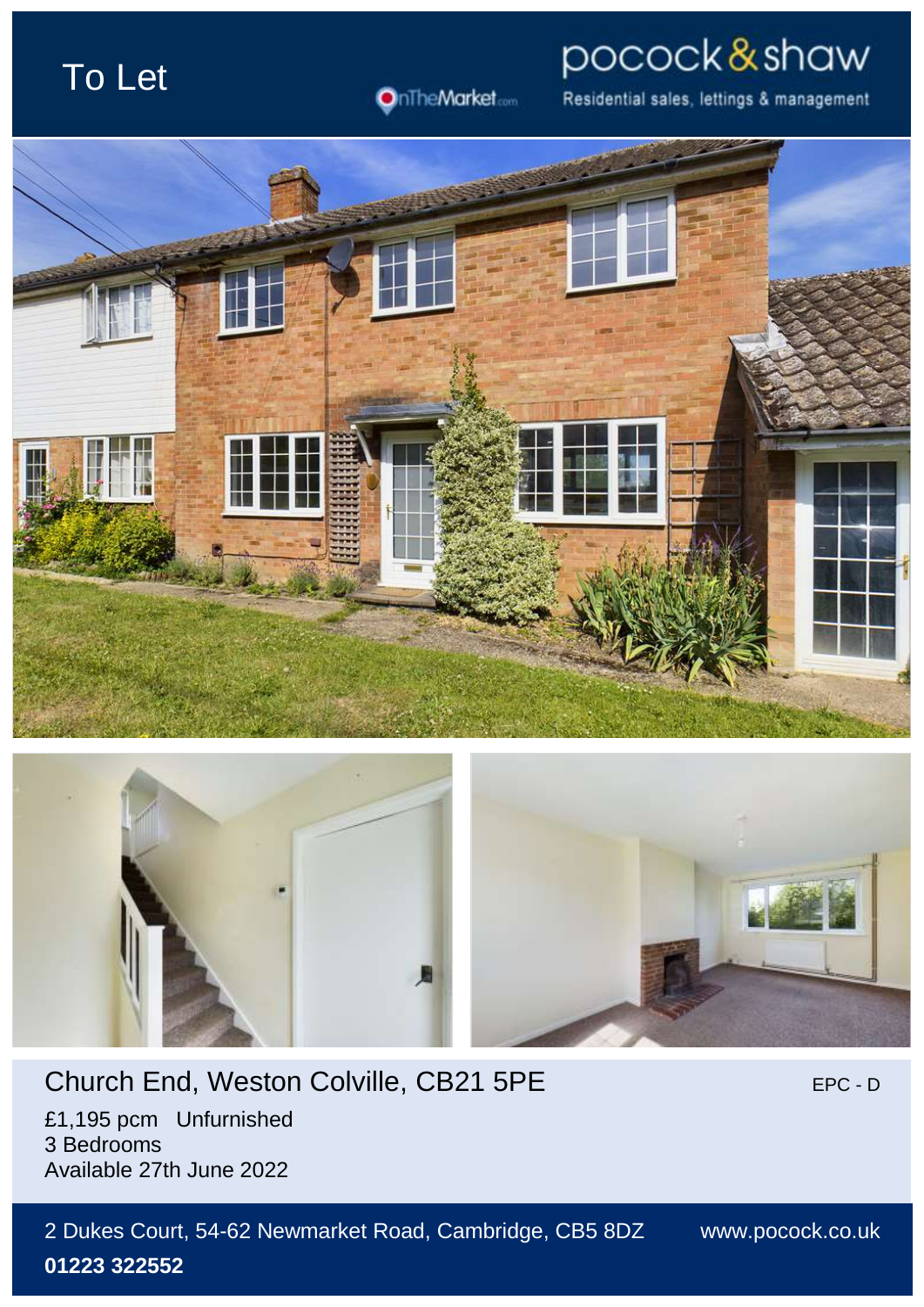

2 Church End Weston Colville **Cambridge** CB21 5PE

Well proportioned three bed family with off street parking, garage and garden. Pets considered. Located in Western Colville to the east of Cambridge.

- Quiet Village location
- Three bedroom family home
- Offered unfurnished
- Enclosed garden with open field views
- Garage and off street parking
- Pets considered
- Deposit: £1378.00
- EPC: D

**Viewings by appointment**

LIVING ROOM 11' 8" x 17' 8" (3.56m x 5.38m) With open fire place, with windows overlooking front and rear of the property

KITCHEN 10' 3" x 17' 6" (3.12m x 5.33m) Kitchen has a good range of floor and wall units, and is provided free standing electric oven, with space for fridge freezer, washing machine

STORAGE AREA & WC 11' 9" x 8' 2" (3.58m x 2.49m) BEDROOM 1 15' 2" x 9' 4" (4.62m x 2.84m) Front master bedroom

BEDROOM 2 10' 5" x 10' 6" (3.18m x 3.2m) Double Bedroom

BEDROOM 3 9' 1" x 8' 1" (2.77m x 2.46m) Single room, overlooking the rear of the house

BATHROOM 7' 7" x 6' 10" (2.31m x 2.08m) White bathe with shower over, wash hand basin, wall hung vanity unit and wc

Good size rear garden with open field view

Rent: £1,195 pcm Council Tax Band: D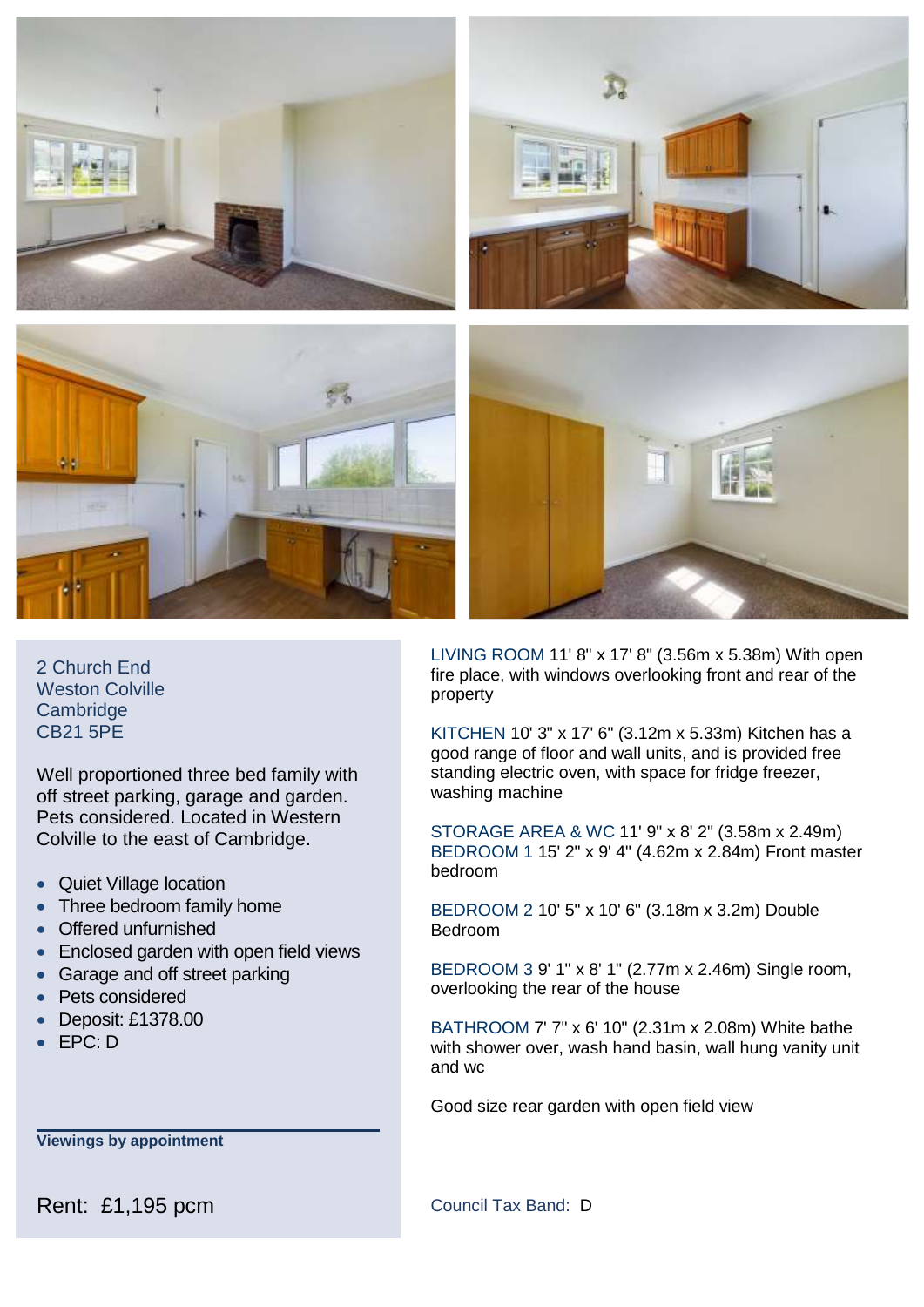No smokers. No Sharers

Ref: 23590